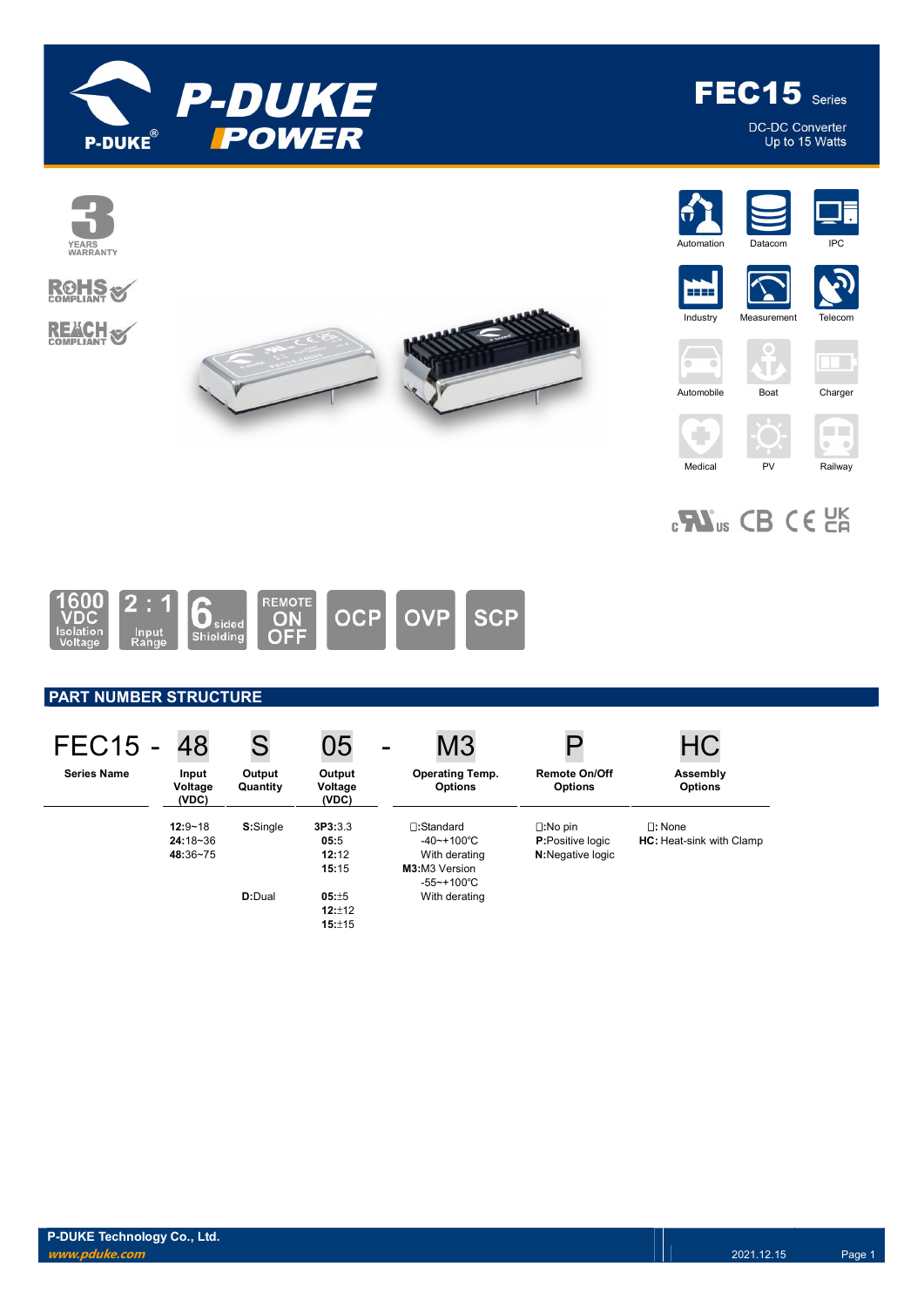

Model Number Input Range | Output Voltage Output Current utput Current<br>@Full Load **Input Current**<br>————————————— @ No Load nput Current | Efficiency | Maximum<br>@ No Load | Efficiency | Capacitor Load Min. Load Full Load VDC | VDC | mA || mA || mA || % | μF FEC15-12S33 9 ~ 18 3.3 0 4000 30 79 10200 FEC15-12S05 9 ~ 18 5 15 3000 25 82 7050 FEC15-12S12 9 ~ 18 12 0 1250 25 86 1035 FEC15-12S15 9 ~ 18 15 0 1000 20 86 705 FEC15-12D05 9 ~ 18 ±5 0 ±1500 20 83 ±1020 FEC15-12D12 9 ~ 18 ±12 0 ±625 30 86 ±495 FEC15-12D15 9 ~ 18 ±15 ±10 ±500 35 84 ±165 FEC15-24S33 18~36 3.3 0 4000 15 80 10200 FEC15-24S05 18 ~ 36 5 15 3000 10 84 7050 FEC15-24S12 18 ~ 36 12 0 1250 20 85 1035 FEC15-24S15 18 ~ 36 15 10 1000 15 85 705 FEC15-24D05 18 ~ 36 ±5 0 ±1500 15 84 ±1020 FEC15-24D12 18 ~ 36 ±12 0 ±625 25 86 ±495 FEC15-24D15 18 ~ 36 ±15 0 ±500 25 86 ±165 FEC15-48S33 36 ~ 75 3.3 0 4000 10 81 10200 FEC15-48S05 36 ~ 75 5 0 3000 20 83 7050 FEC15-48S12 36 ~ 75 12 10 1250 15 87 1035 FEC15-48S15 36 ~ 75 15 0 1000 15 86 705 FEC15-48D05 36 ~ 75 ±5 0 ±1500 10 85 ±1020 FEC15-48D12 36 ~ 75 ±12 0 ±625 15 88 ±495 FEC15-48D15 36 ~ 75 ±15 0 ±500 15 87 ±165

TECHNICAL SPECIFICATION All specifications are typical at nominal input, full load and 25℃ unless otherwise noted

\* The output requires a minimum loading on the output to maintain specified regulation. Operation under no-load condition will not damage these devices, however they may not meet all listed specification.

| <b>INPUT SPECIFICATIONS</b>   |                         |                           |           |        |      |                           |             |
|-------------------------------|-------------------------|---------------------------|-----------|--------|------|---------------------------|-------------|
| <b>Parameter</b>              |                         | <b>Conditions</b>         |           | Min.   | Typ. | Max.                      | <b>Unit</b> |
| Operating input voltage range |                         | 12Vin(nom)                |           | 9      | 12   | 18                        |             |
|                               |                         | 24Vin(nom)                |           | 18     | 24   | 36                        | <b>VDC</b>  |
|                               |                         | 48Vin(nom)                |           | 36     | 48   | 75                        |             |
| Start up time                 | Constant resistive load | Power up                  |           |        | 20   |                           | ms          |
| Input surge voltage           | $100$ ms, max.          | 12Vin(nom)                |           |        |      | 36                        |             |
|                               |                         | 24Vin(nom)                |           |        |      | 50                        | <b>VDC</b>  |
|                               |                         | 48Vin(nom)                |           |        |      | 100                       |             |
| Input filter                  |                         |                           |           |        |      | Pi type                   |             |
| Remote ON/OFF (Option)        | Referred to -Vin pin    | Positive logic            | DC-DC ON  |        |      | Open or $3.5 \sim 12$ VDC |             |
|                               |                         |                           | DC-DC OFF |        |      | Short or $0 \sim 1.2$ VDC |             |
|                               |                         | Negative logic            | DC-DC ON  |        |      | Short or $0 \sim 1.2$ VDC |             |
|                               |                         |                           | DC-DC OFF |        |      | Open or $3.5 \sim 12$ VDC |             |
|                               |                         | Input current of Ctrl pin |           | $-0.5$ |      | $+1.0$                    | mA          |
|                               |                         | Remote off input current  |           |        | 20   |                           | mA          |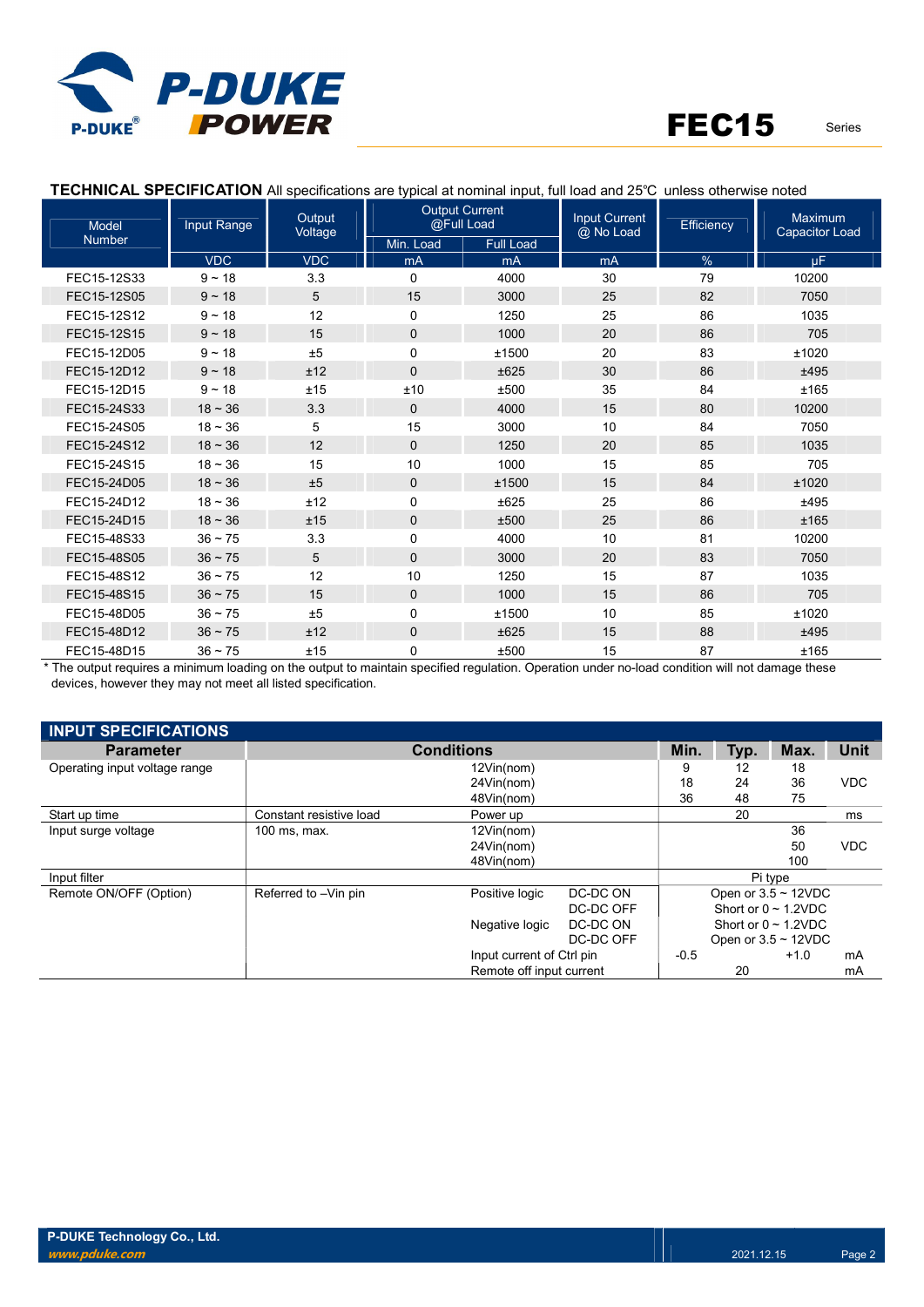

| <b>OUTPUT SPECIFICATIONS</b>                                |                                    |         |         |      |         |                      |  |
|-------------------------------------------------------------|------------------------------------|---------|---------|------|---------|----------------------|--|
| <b>Parameter</b>                                            | <b>Conditions</b>                  |         | Min.    | Typ. | Max.    | <b>Unit</b>          |  |
| Voltage accuracy                                            |                                    |         | $-1.0$  |      | $+1.0$  | $\%$                 |  |
| Line regulation                                             | Low Line to High Line at Full Load |         | $-0.5$  |      | $+0.5$  | $\%$                 |  |
| Load regulation                                             | Min. Load to Full Load             | Single  | $-0.5$  |      | $+0.5$  | $\frac{0}{0}$        |  |
|                                                             |                                    | Dual    | $-1.0$  |      | $+1.0$  |                      |  |
| Cross regulation                                            | Asymmetrical load 25%/100% FL      | Dual    | $-5.0$  |      | $+5.0$  | $\%$                 |  |
| Ripple and noise                                            | Measured by 20MHz bandwidth        | Single  |         | 50   |         | mVp-p                |  |
|                                                             |                                    | Dual    |         | 75   |         |                      |  |
| Temperature coefficient                                     |                                    |         | $-0.02$ |      | $+0.02$ | $%$ / ${}^{\circ}$ C |  |
| Transient response recovery time                            | 25% load step change               |         |         | 250  |         | μs                   |  |
| Over voltage protection                                     | Zener diode clamp                  | 3.3Vout |         | 3.9  |         |                      |  |
|                                                             |                                    | 5Vout   |         | 6.2  |         | <b>VDC</b>           |  |
|                                                             |                                    | 12Vout  |         | 15   |         |                      |  |
|                                                             |                                    | 15Vout  |         | 18   |         |                      |  |
| Over load protection                                        | % of lout rated                    |         |         |      | 150     | $\%$                 |  |
| Short circuit protection<br>Continuous, automatics recovery |                                    |         |         |      |         |                      |  |

| <b>GENERAL SPECIFICATIONS</b> |                          |                       |      |      |                              |                    |
|-------------------------------|--------------------------|-----------------------|------|------|------------------------------|--------------------|
| <b>Parameter</b>              |                          | <b>Conditions</b>     | Min. | Typ. | Max.                         | <b>Unit</b>        |
| <b>Isolation voltage</b>      | I minute                 | Input to Output       | 1600 |      |                              | <b>VDC</b>         |
|                               |                          | Input(Output) to Case | 1600 |      |                              |                    |
| Isolation resistance          | 500VDC                   |                       |      |      |                              | $G\Omega$          |
| Isolation capacitance         |                          |                       |      |      | 300                          | pF                 |
| Switching frequency           |                          | Single                | 450  | 500  | 550                          | kHz                |
|                               |                          | Dual                  | 270  | 300  | 330                          |                    |
| Safety approvals              | IEC/EN/UL 62368-1        |                       |      |      | UL:E193009                   |                    |
|                               |                          |                       |      |      | CB: UL(Demko)                |                    |
| Case material                 |                          |                       |      |      | Nickel-coated copper         |                    |
| Base material                 |                          |                       |      |      | Non-conductive black plastic |                    |
| Potting material              |                          |                       |      |      | Epoxy (UL94 V-0)             |                    |
| Weight                        |                          |                       |      |      |                              | 27g (0.95oz)       |
| <b>MTBF</b>                   | MIL-HDBK-217F, Full load |                       |      |      |                              | 2.318 x $10^6$ hrs |

| <b>ENVIRONMENTAL SPECIFICATIONS</b> |                |                   |       |      |        |              |  |
|-------------------------------------|----------------|-------------------|-------|------|--------|--------------|--|
| <b>Parameter</b>                    |                | <b>Conditions</b> | Min.  | Typ. | Max.   | <b>Unit</b>  |  |
| Operating ambient temperature       | Standard       | With derating     | -40   |      | $+100$ | °C           |  |
|                                     | M <sub>3</sub> | With derating     | -55   |      | $+100$ |              |  |
| Maximum case temperature            |                |                   |       |      | 100    | °C           |  |
| Storage temperature range           |                |                   | $-55$ |      | $+125$ | °C           |  |
| Thermal impedance                   |                | Without heat-sink |       | 12   |        | °C/W         |  |
|                                     |                | With heat-sink    |       | 10   |        |              |  |
| Thermal shock                       |                |                   |       |      |        | MIL-STD-810F |  |
| Vibration                           |                |                   |       |      |        | MIL-STD-810F |  |
| Relative humidity                   |                |                   |       |      |        | 5% to 95% RH |  |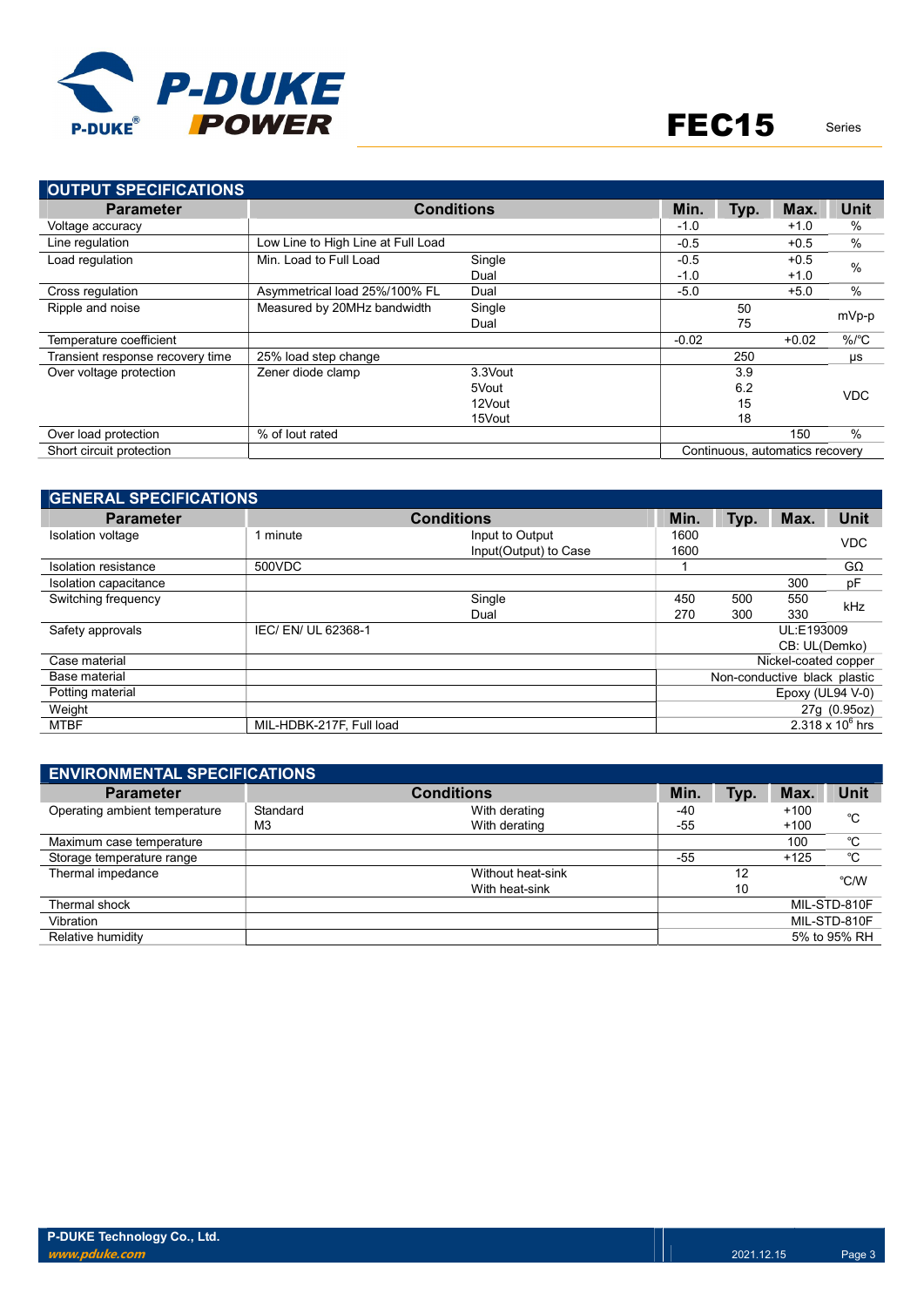

| <b>EMC SPECIFICATIONS</b>      |             |                                                                                     |                  |  |  |
|--------------------------------|-------------|-------------------------------------------------------------------------------------|------------------|--|--|
| <b>Parameter</b>               |             | <b>Conditions</b>                                                                   | Level            |  |  |
| EMI                            | EN55032     | With external components                                                            | Class A. Class B |  |  |
| <b>EMS</b>                     | EN55024     |                                                                                     |                  |  |  |
| <b>ESD</b>                     | EN61000-4-2 | Air ± 8kV and Contact ± 6kV                                                         | Perf. Criteria B |  |  |
| Radiated immunity              | EN61000-4-3 | 10 V/m                                                                              | Perf. Criteria A |  |  |
| <b>Fast transient</b>          | EN61000-4-4 | $±$ 2kV                                                                             | Perf. Criteria B |  |  |
|                                |             | With an external input filter capacitor<br>(Nippon chemi-con KY series, 220µF/100V) |                  |  |  |
| Surge                          | EN61000-4-5 | $±$ 1kV                                                                             | Perf. Criteria B |  |  |
|                                |             | With an external input filter capacitor<br>(Nippon chemi-con KY series, 220µF/100V) |                  |  |  |
| Conducted immunity             | EN61000-4-6 | $10 \text{ Vr}$ m.s.                                                                | Perf. Criteria A |  |  |
| Power frequency magnetic field | EN61000-4-8 | 100A/m continuous; 1000A/m 1 second                                                 | Perf. Criteria A |  |  |

CAUTION: This power module is not internally fused. An input line fuse must always be used.

## CHARACTERISTIC CURVE







FEC15-48S05 Derating Curve FEC15-48S05 Derating Curve With Heat-sink



#### FUSE CONSIDERATION

This power module is not internally fused. An input line fuse must always be used.

This encapsulated power module can be used in a wide variety of applications, ranging from simple stand-alone operation to an integrated part of sophisticated power architecture.

To maximum flexibility, internal fusing is not included; however, to achieve maximum safety and system protection, always use an input line fuse. The input line fuse suggest as below:

| Model                                                           | <b>Fuse Rating</b><br>Ά | <b>Fuse Type</b> |
|-----------------------------------------------------------------|-------------------------|------------------|
| $FEC15-12S$<br>$\lceil \cdot \textsf{FEC15-12D} \rceil$         | 3.15                    | Slow-Blow        |
| FEC15-24S<br>$\cdot$ FEC15-24D $\overline{\phantom{a}}$         | 1.6                     | Slow-Blow        |
| FEC15-48SF<br>$\lceil \cdot \textsf{FEC15{\text -}48DF} \rceil$ | I.O                     | Slow-Blow        |

The table based on the information provided in this data sheet on inrush energy and maximum DC input current at low Vin.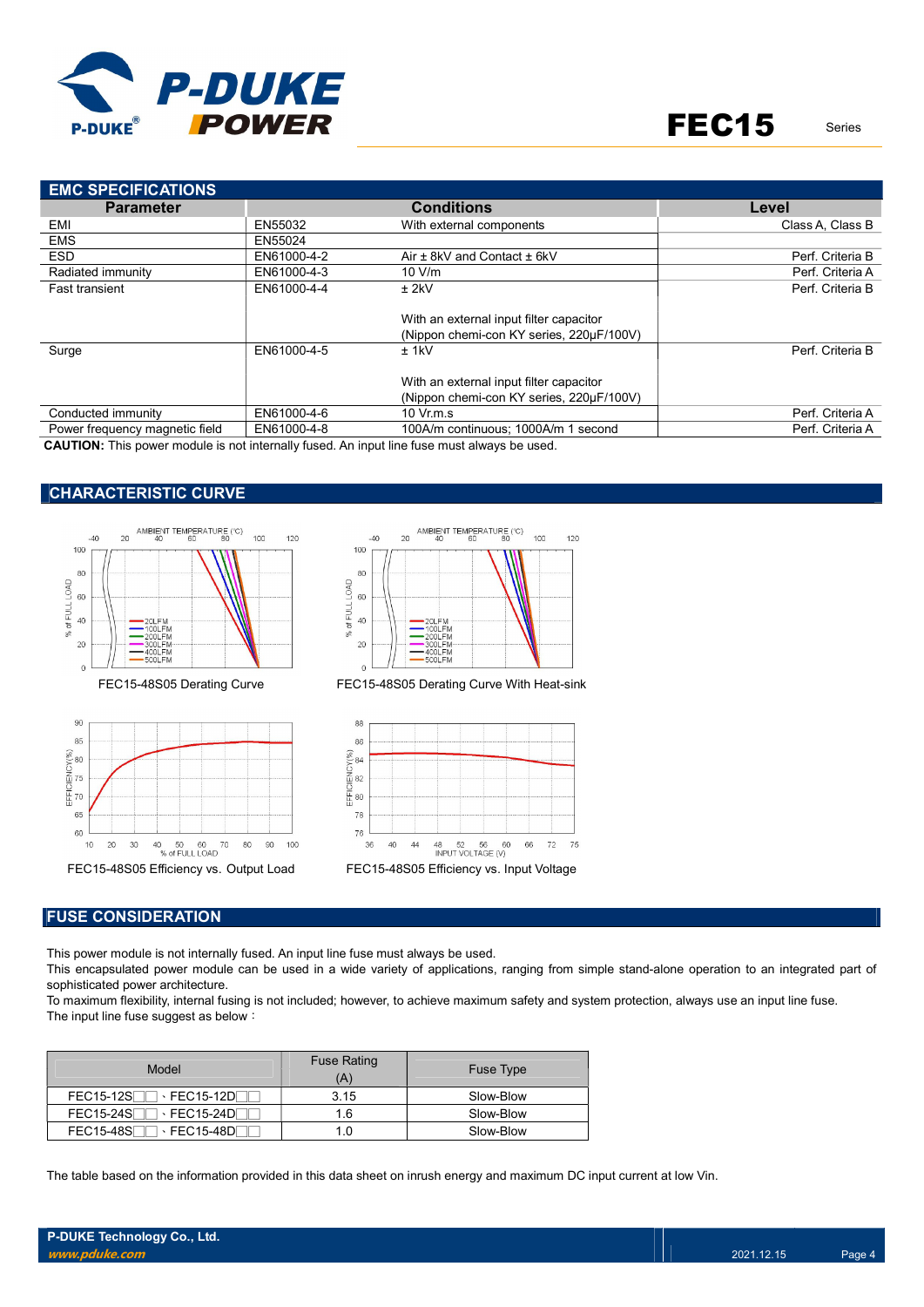

# FEC15 Series

## MECHANICAL DRAWING



PIN CONNECTION

| <b>PIN</b> | <b>SINGLE</b> | <b>DUAL</b>  |
|------------|---------------|--------------|
|            | $+V$ in       | $+V$ in      |
|            | -Vin          | -Vin         |
| ঽ          | +Vout         | +Vout        |
|            | No pin        | Common       |
| 5          | -Vout         | -Vout        |
| հ          | Ctrl(Option)  | Ctrl(Option) |

1. All dimensions in inch [mm]

2. Tolerance :x.xx±0.02 [x.x±0.5]

x.xxx±0.01 [x.xx±0.25]

3. Pin dimension tolerance ±0.004[0.10]

## **HEAT-SINK OPTIONS**

#### -HC (Heat-sink with clamps)



\* All dimensions in inch [mm]